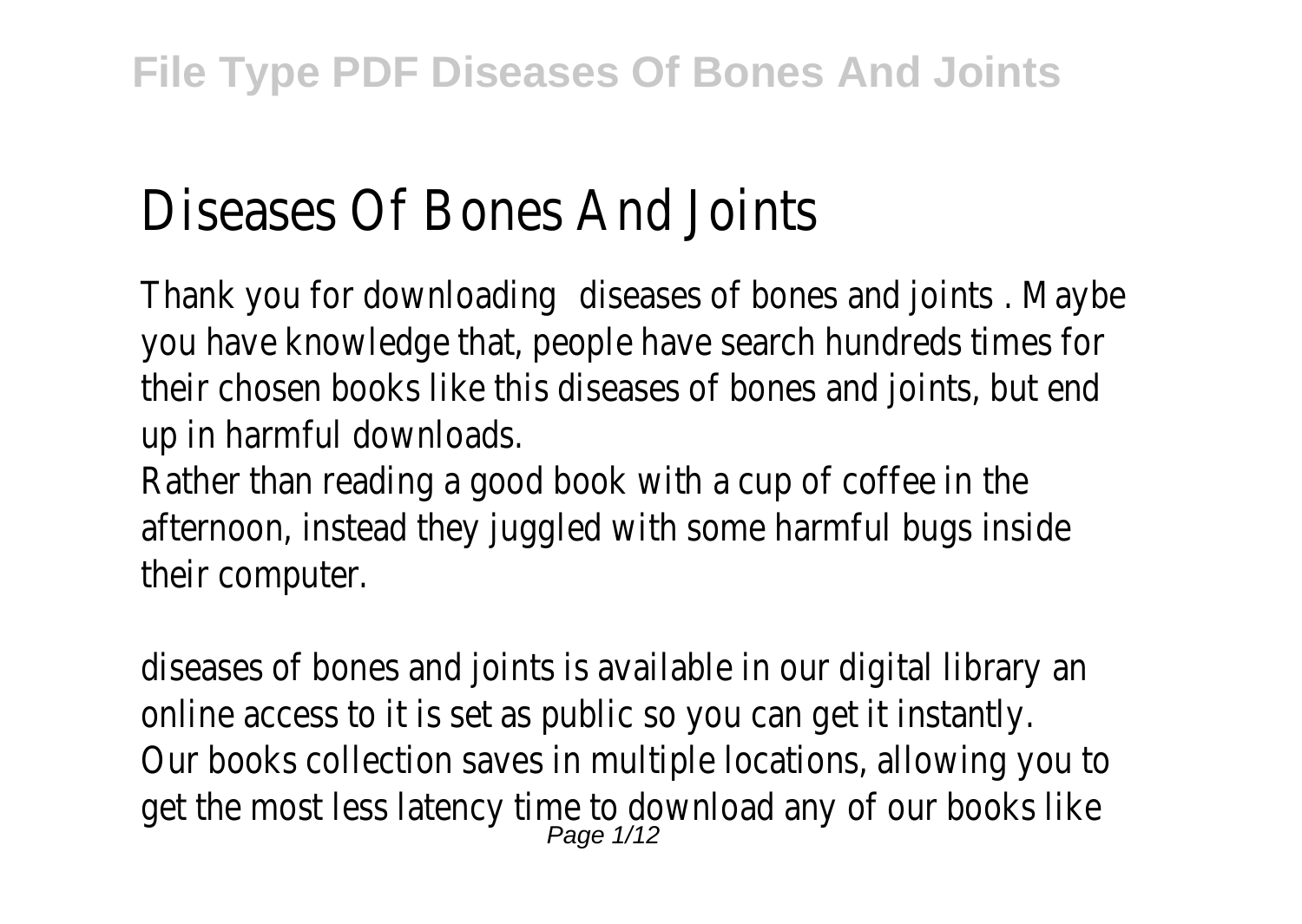this one. Kindly say, the diseases of bones and joints is universally compatible with any devices to read

Because this site is dedicated to free books, there's none of the hassle you get with filtering out paid-for content on Amazon or Google Play Books. We also love the fact that all the site's genres are presented on the homepage, so you don't have to waste time trawling through menus. Unlike the bigger stores, Free-Ebooks.net also lets you sort results by publication date, popularity, or rating, helping you avoid the weaker titles that will inevitably find their way onto open publishing platforms (though a book has to be really quite poor to receive less than four stars). Page 2/12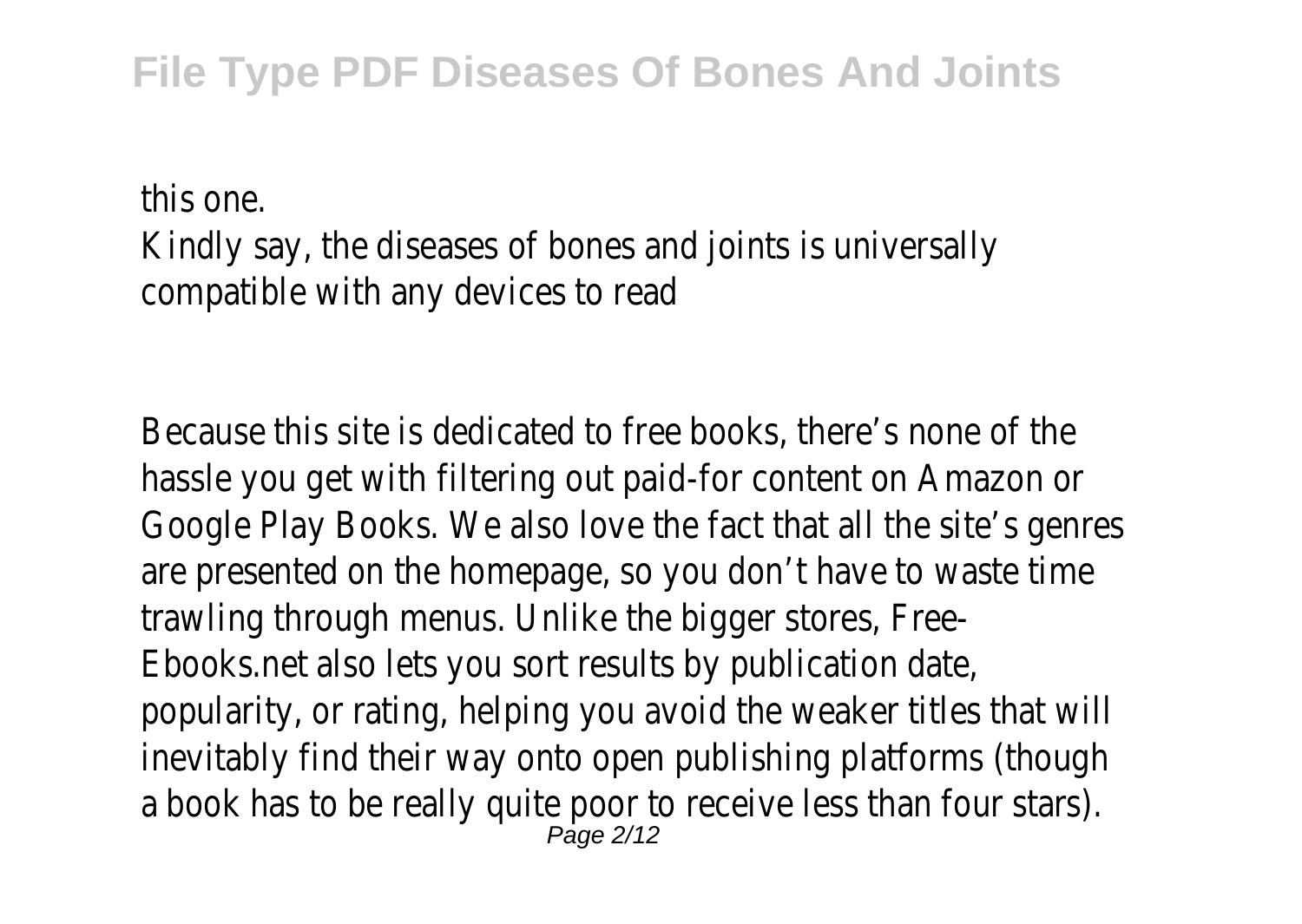II. Bone and Joint Diseases: Overview – NUS Pathweb Common disorders of the skeletal system may be categorised as disorders of bones or disorders of joints. Orthopaedics (or-tho-pediks) is the branch of medicine that specialises in treating diseases and abnormalities of the skeletal system.

Autoimmune Disorders of the Joints - MS, RA & Polymyalgia ... Joints are places in the body where bones come together, such as the knees, wrists, fingers, toes, and hips. Two common types of arthritis are osteoarthritis and rheumatoid arthritis. Osteoarthritis (OA) is a painful, degenerative joint disease that often involves the hips, knees, neck, lower back, or small joints of the hands.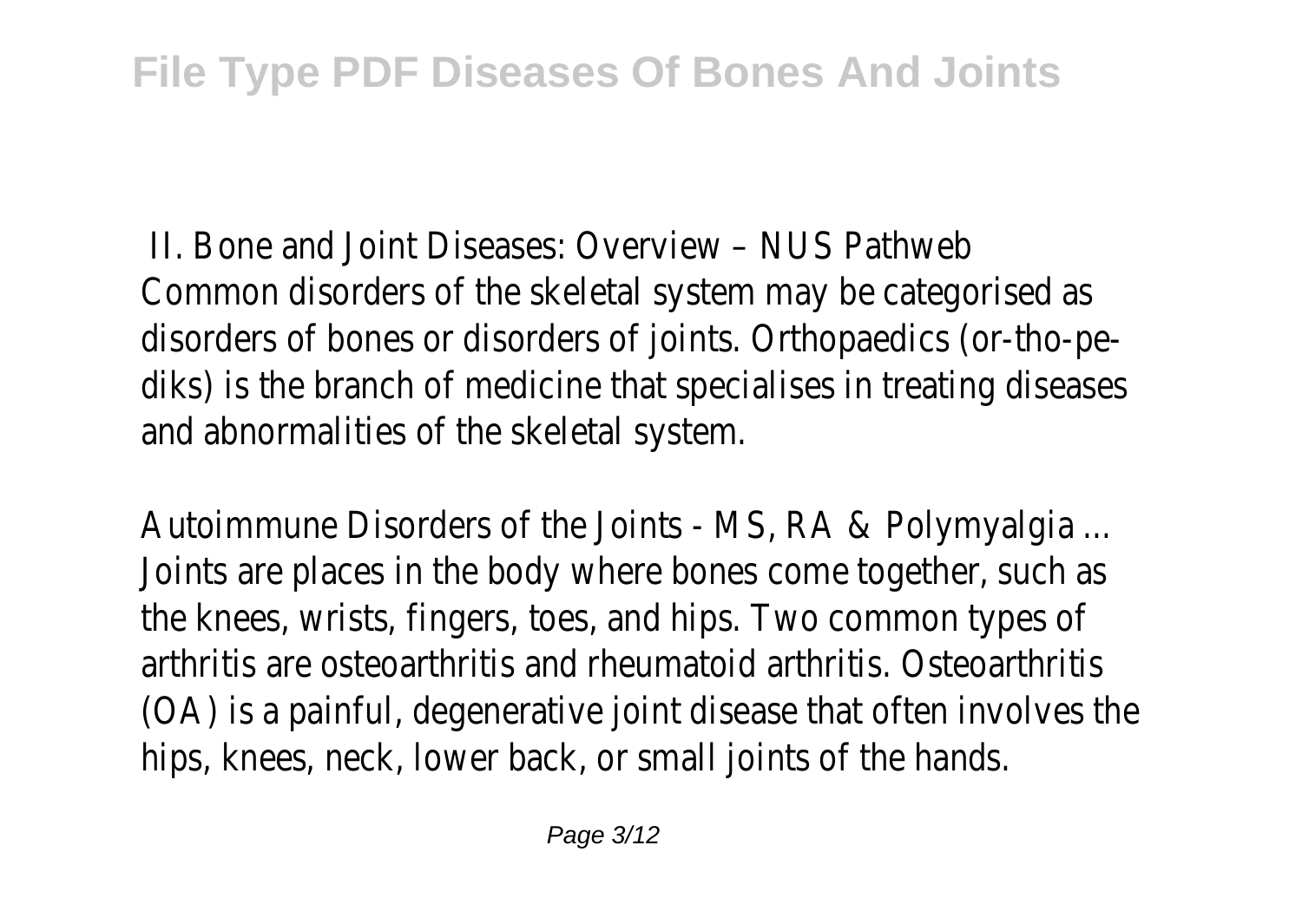Clinical Archives of Bone and Joint Diseases | Clinmed ... Osteoarthritis (disease causing the breakdown of joints) Osteomyelitis (a bone infection) Paget's disease of bone; Polymyalgia rheumatica; Pseudogout; Psoriatic arthritis; Reactive arthritis; Rheumatic fever; Rheumatoid arthritis (inflammatory joint disease) Rickets; Sarcoidosis (collections of inflammatory cells in the body) Septic arthritis ...

### Joint pain Causes - Mayo Clinic

A joint is where two or more bones come together, like the knee, hip, elbow, or shoulder. Joints can be damaged by many types of injuries or diseases, including. Arthritis - inflammation of a joint. It causes pain, stiffness, and swelling. Over time, the joint can become severely damaged.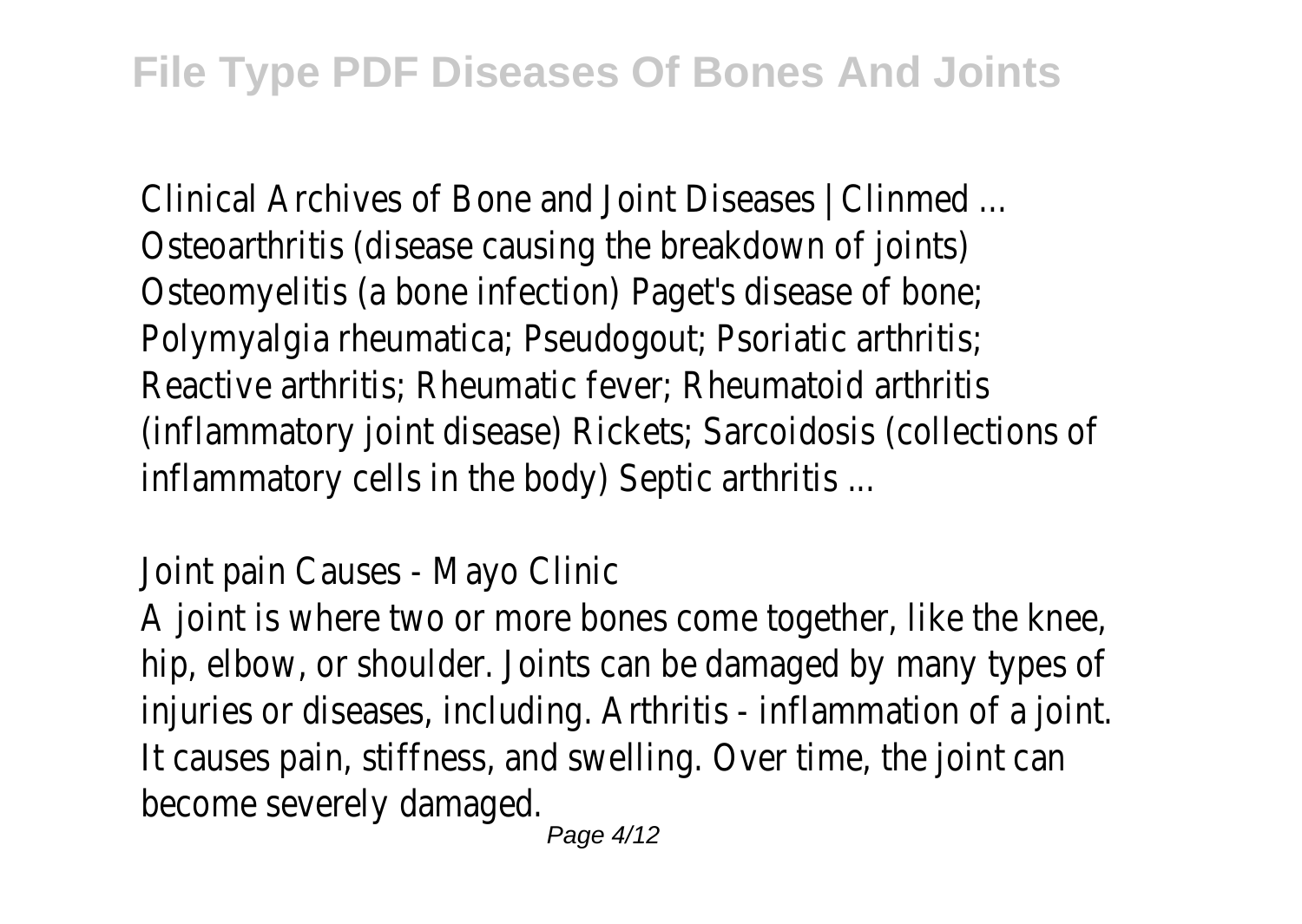joint disease | Description, Types, Symptoms, & Treatment ... Find diagnosis, treatment, and prevention information on more than 20 different muscle and bone diseases and conditions affecting the musculoskeletal system. The musculoskeletal system consists of the body's bones, muscles, tendons, ligaments, joints, & cartilage.

### Muscle, Bone & Skeletal Diseases | NIAMS

Case: The patient is a 54 year old man with a very painful swollen left knee. The knee was found to be warm, red and tender, with a large joint effusion. A needle was used to aspirate the fluid, which was sent to the Pathology and Microbiology labs.. Here is what the pathologist will see, on microscopic examination of the fluid, Page 5/12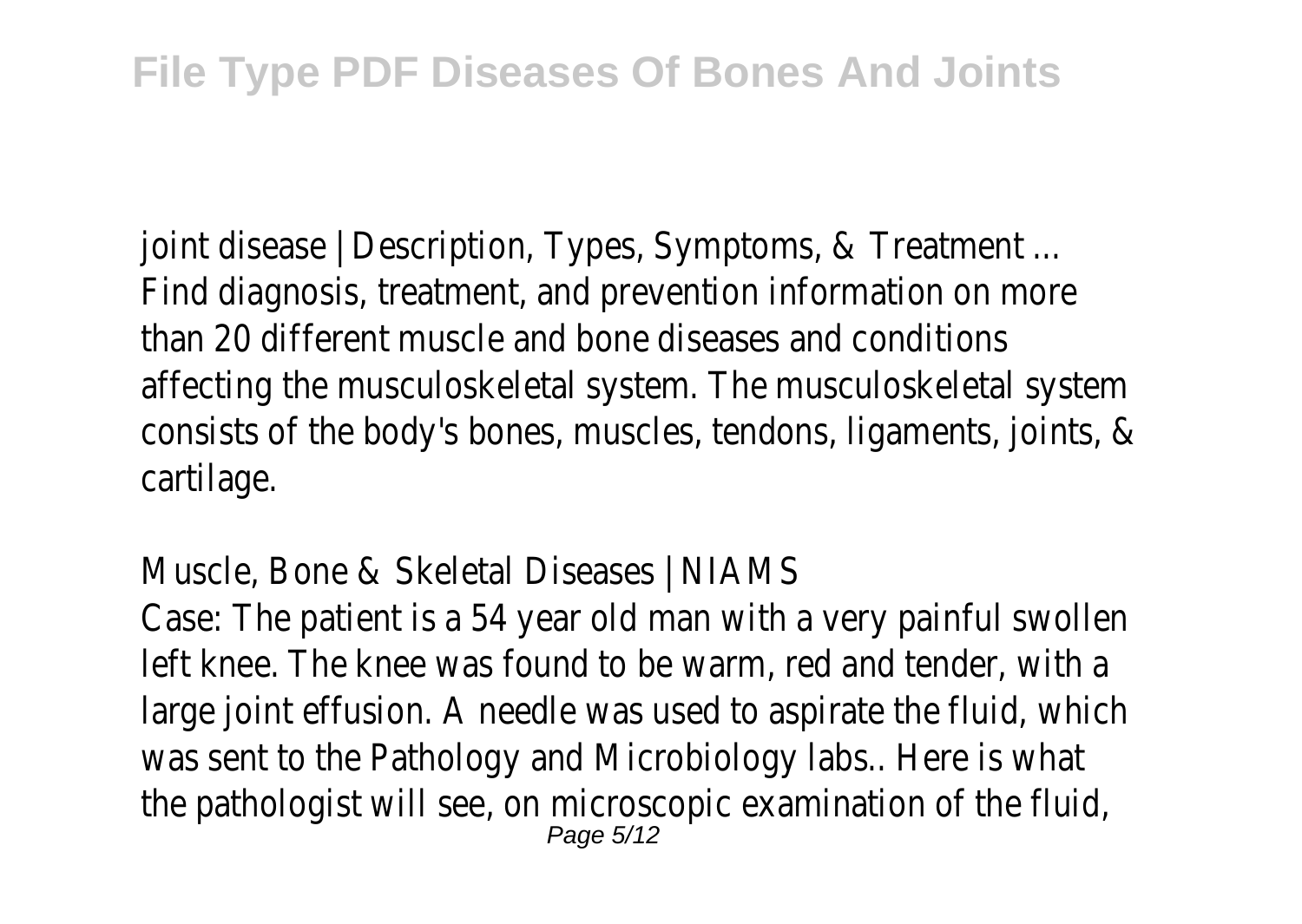under polarised light microscopy.

Osteoarthritis - Symptoms and causes - Mayo Clinic Bones and Joints Part 1 Leslie G Dodd, MD . Outline • Review of normal anatomy, histology and landmarks • Growth and repair ... Aka "Marble bone disease" Heterogeneous group of inheritable conditions characterized by defect in bone resorption by osteoclasts

Joint Disorders | MedlinePlus Autoimmune Disorders of the Joints, Muscles, and Nerves. Multiple sclerosis, rheumatoid arthritis, and polymyalgia rheumatica are three types of autoimmune disorders that affect the muscles ...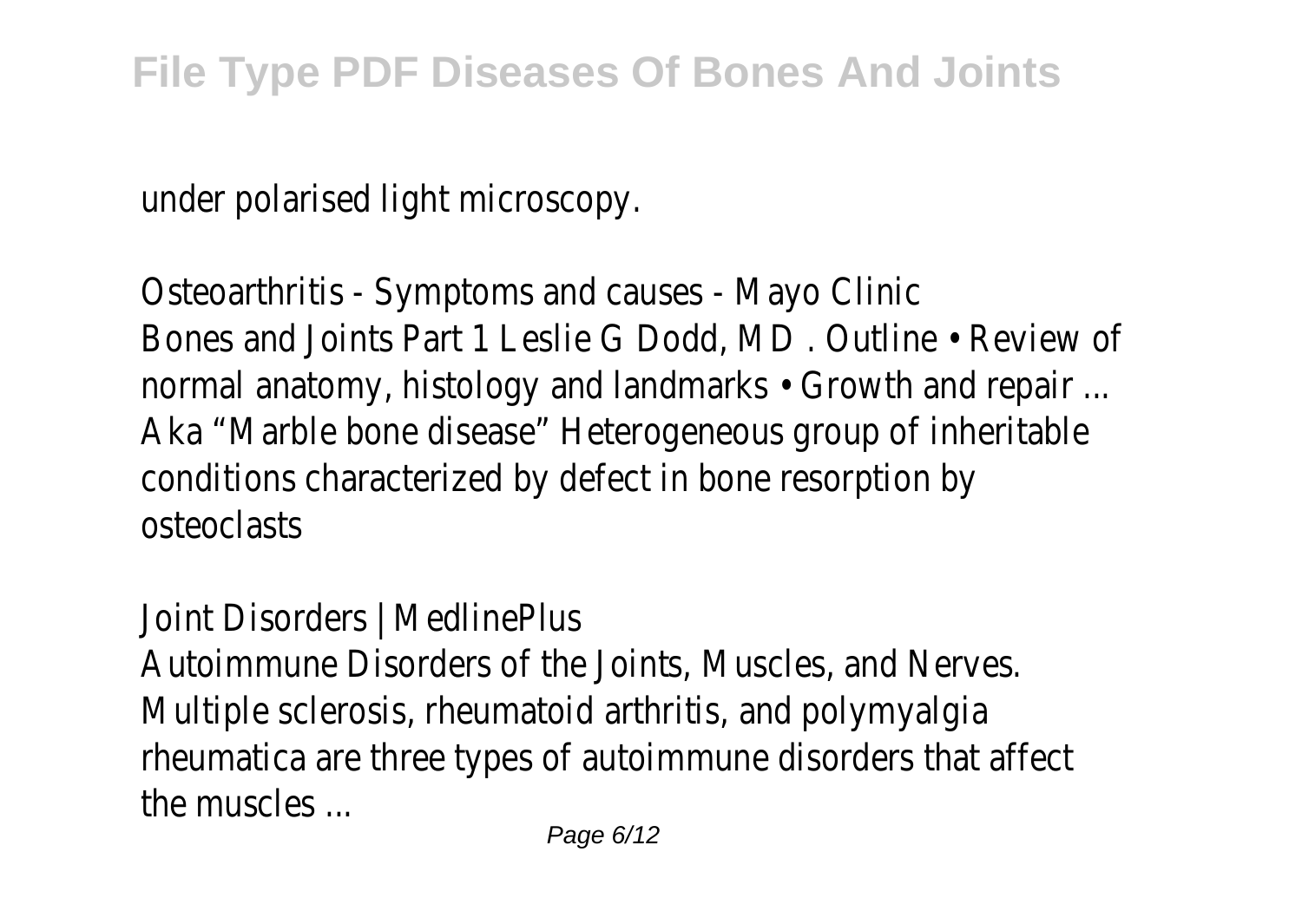Osteoporosis and Arthritis: Two Common but Different ... Synovial membrane histopathology in the differential diagnosis of rheumatoid arthritis, gout, pseudogout, systemic lupus erythematosis, infectious arthritis and degenerative joint disease. Medicine 1978 ; 57 : 239 –252.

Diseases of Bones and Joints Flashcards | Quizlet OA occurs when the cartilage between two joints wears down so the bones rub together, resulting in swelling and stiffness. Symptoms usually appear in middle age, and almost everyone has some symptoms by the age of 70.

Genetic diseases of bones and joints - PubMed Page 7/12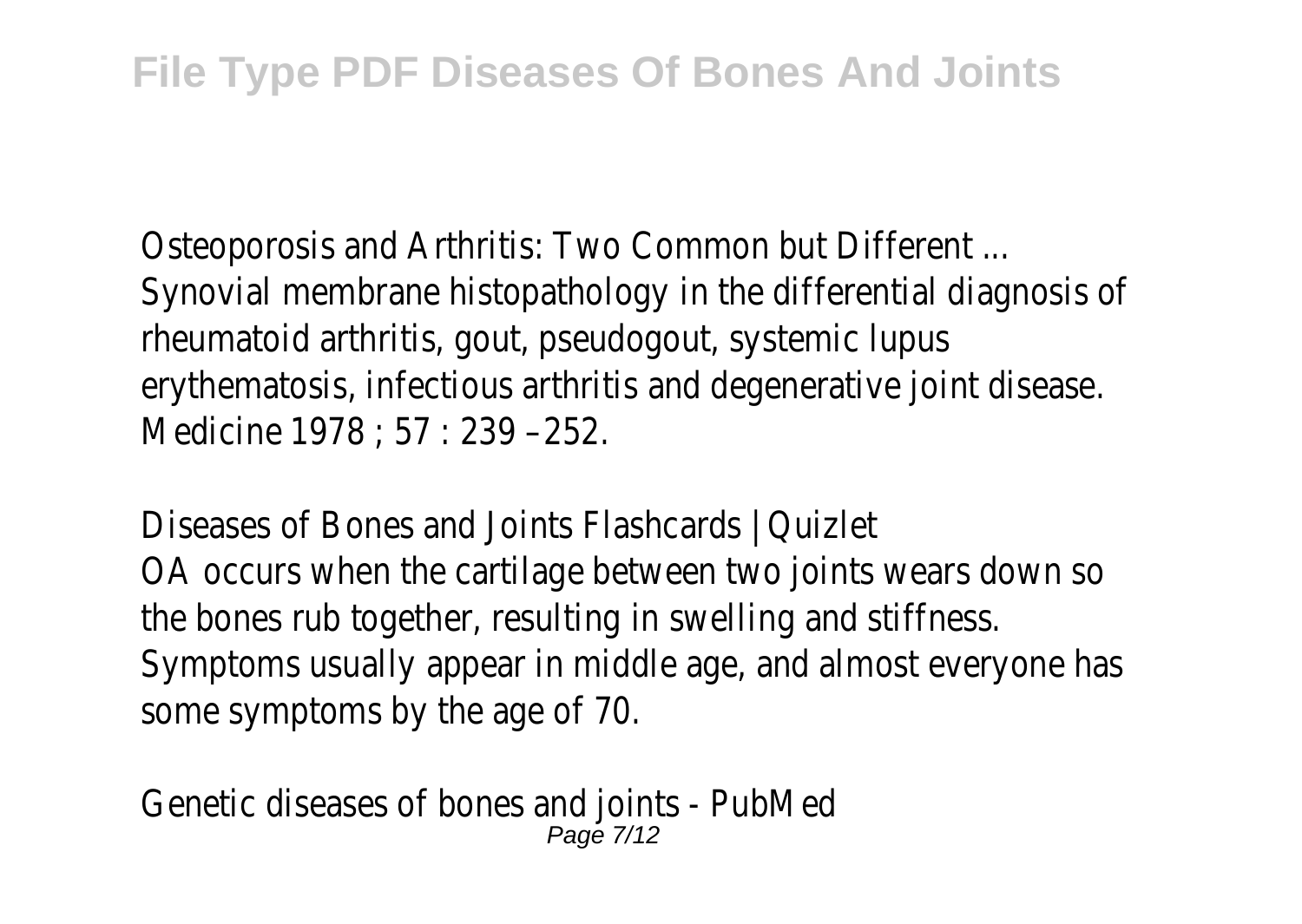The inflammatory diseases of the bones and joints encompass infections and the consequences of immunologically mediated local and systemic disease. Infections involve bones (osteomyelitis) and joints (septic arthritis) separately as well as together and result in necrosis with inflammatory features determined by the duration of the infection.

#### Bones and Joints - Duke University

Clinical Archives of Bone and Joint Diseases is an international open access journal which publishes original clinical research in treatment and management of rheumatic and orthopedic diseases. This peer review journal publishes original articles, case reports and reviews from orthopedics, rheumatologists across the globe. The Journal welcomes submission of papers from experts, clinical Page 8/12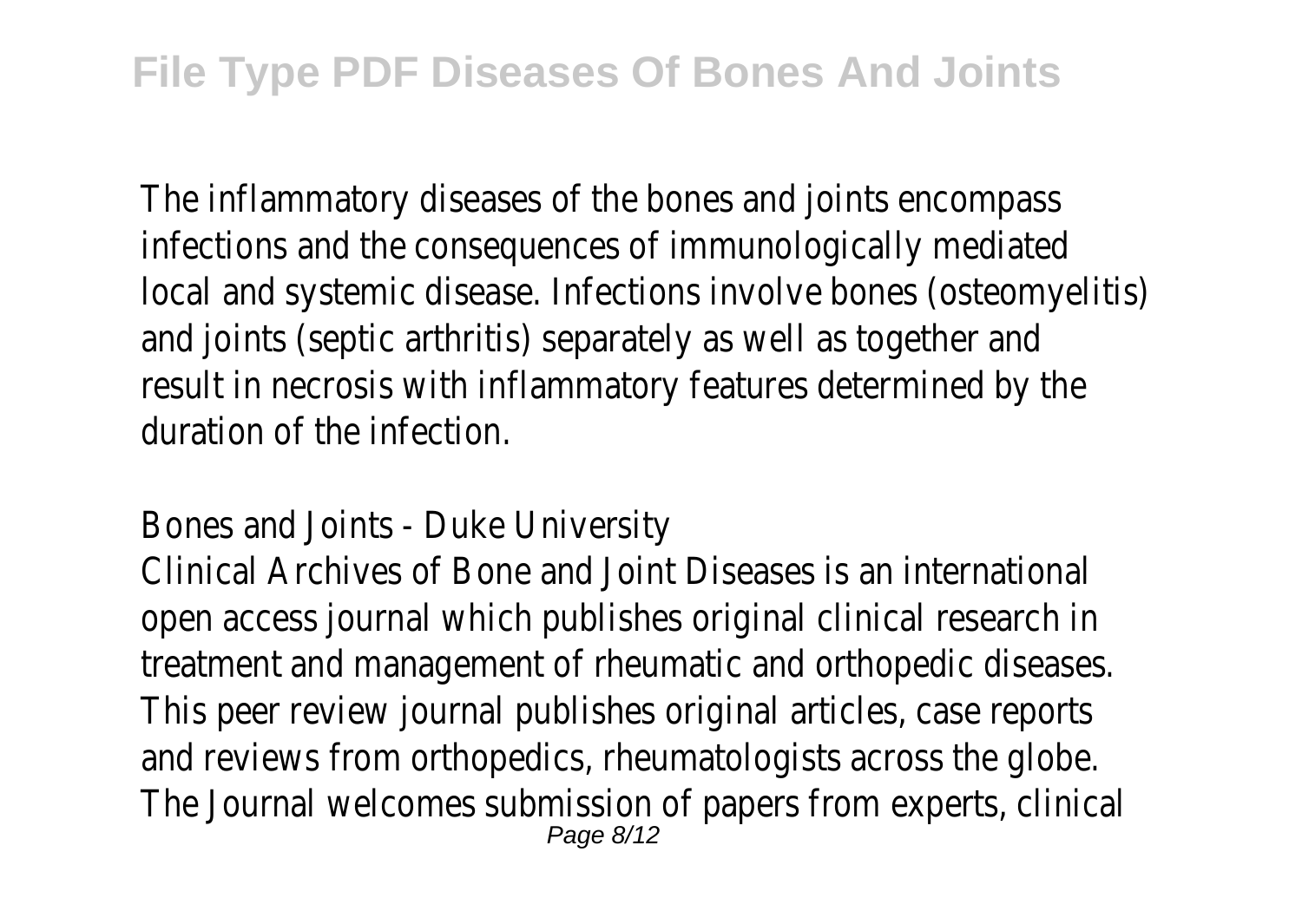## **File Type PDF Diseases Of Bones And Joints**

...

Bone and Joint Diseases: Types, Symptoms and Treatment ... Joint disease, any of the diseases or injuries that affect human joints. Diseases of the joints may be short-lived or chronic, painful or merely nagging and uncomfortable; they may be confined to one joint or may affect many parts of the skeleton. Learn more about the types of joint disease and their management.

III. Main Diseases of Bones and Joints – NUS Pathweb II. Joints. Inflammatory diseases (eg. osteoarthritis - degenerative and inflammatory; rheumatoid arthritis; crystal arthropathies) Infectious diseases affect both bones (osteomyelitis) and joints (septic arthritis) This mindmap explains a systematic Approach to Page 9/12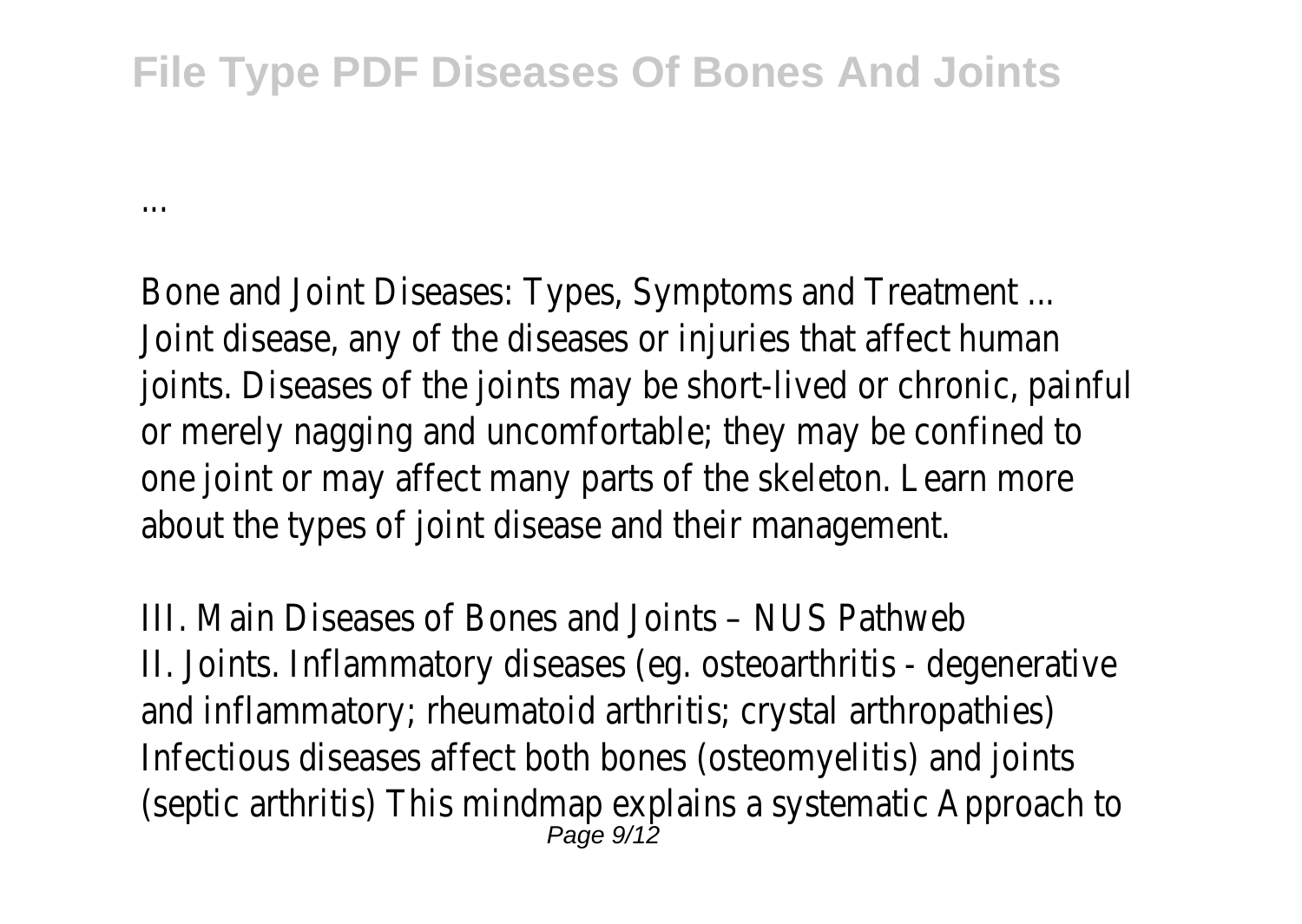Bone and Joint Diseases.

Disorders of The Skeletal System, Bones and Joints – Earth ... Other diseases are caused by specific single gene mutations and are passed to offspring in Mendelian inheritance patterns. There are over 5000 documented Mendelian disorders; over 500 of these affect bones and joints. Some of these single gene disorders affect many tissues, and the skeletal system is one of many organ systems involved.

Diseases of joints (Chapter 16) - Pathology of Bone and ... Diseases of Bones and Joints. STUDY. Flashcards. Learn. Write. Spell. Test. PLAY. Match. Gravity. Created by. emthom23. Terms in this set (42) Bones. Provide framework to support the body Page 10/12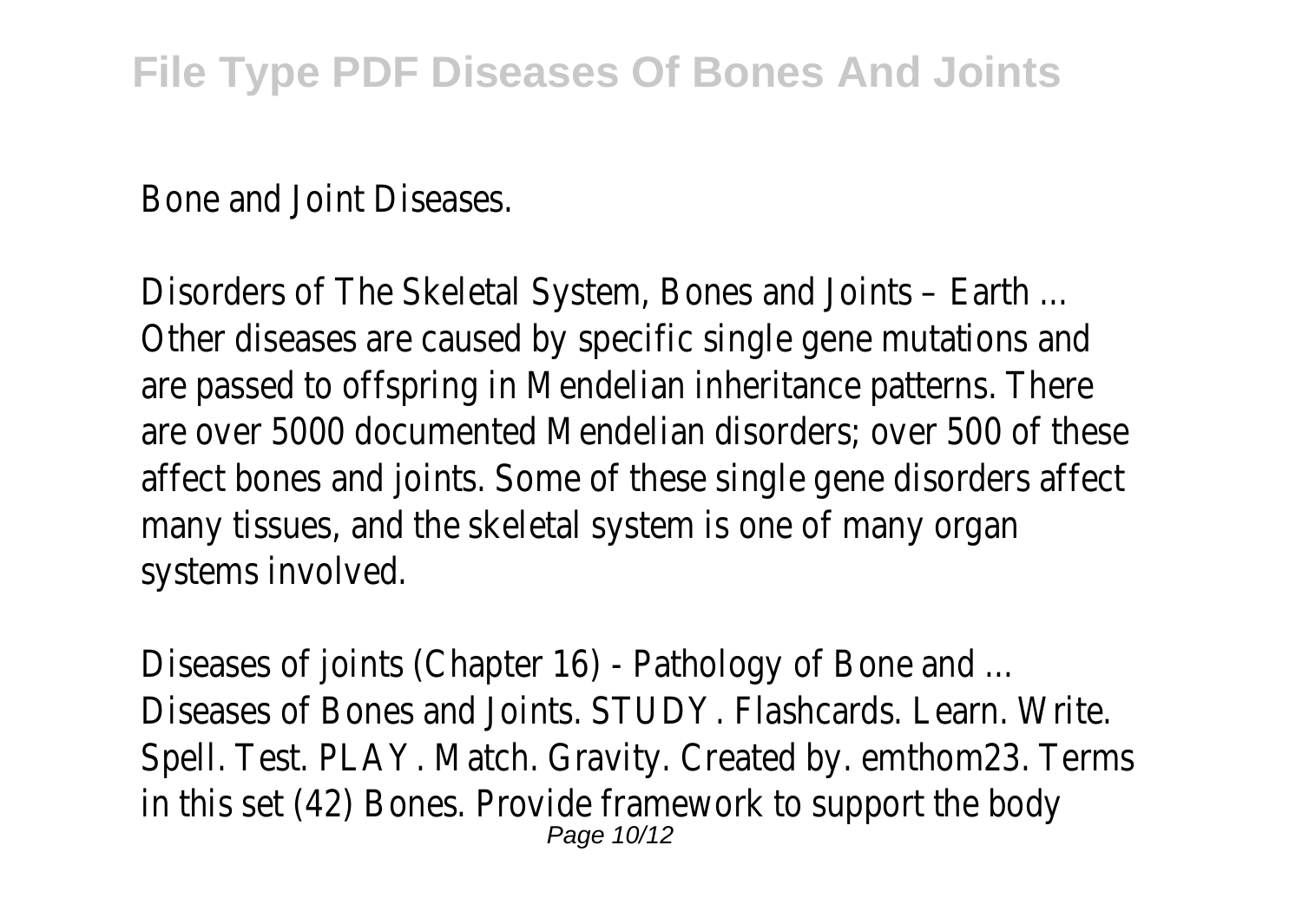Produce blood cells Store fat and minerals Protect soft tissue and help in body movement. Joints. Formed by two or more bones

Diseases Of Bones And Joints Since the joints are made up of two bones coming together, or articulating, there's a lot of overlap between their diseases. "Bones can get damaged or react to joint disease to exacerbate the ...

Inflammatory diseases of the bones and joints - ScienceDirect Bone deformities. Some people are born with malformed joints or defective cartilage. Certain metabolic diseases. These include diabetes and a condition in which your body has too much iron Page 11/12